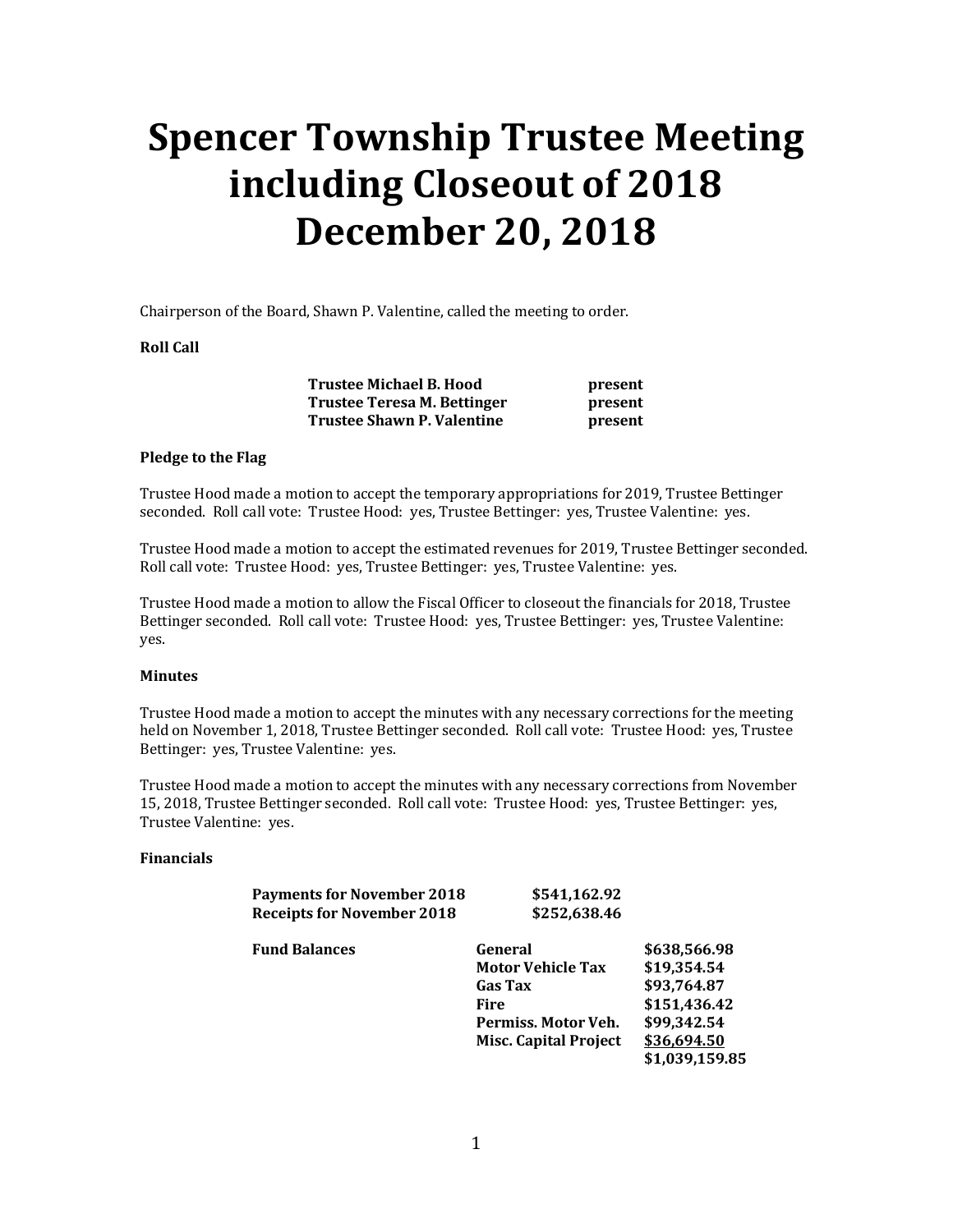Trustee Hood made a motion to accept the financials, Trustee Bettinger seconded. Roll call vote: Trustee Hood: yes, Trustee Bettinger: yes, Trustee Valentine: yes.

#### **Pay the Bills**

Trustee Hood made a motion to pay the bills for the month, Trustee Bettinger seconded. Roll call vote: Trustee Hood: yes, Trustee Bettinger: yes, Trustee Valentine: yes.

#### **Zoning**

Administrative assistant, Pat Baum gave the zoning report. It is attached to the minutes.

Trustee Valentine had questions regarding the property at 10721 Bancroft.

A zoning commission meeting was held on December 13, 2018 for a zoning change from R-A to M-1 for property located at 10900 Shaffer Road, Swanton, Ohio 43558. Further determination will be discussed at the Trustee meeting on a later date.

#### **BZA**

No meeting

#### **JEDZ**

A JEDZ meeting was held November 15, 2018.

#### **Road**

Trustee Valentine gave an account of all the missing tools from the last inventory and the general condition of the maintenance garage. The maintenance garage was in poor condition he stated. Trustee Valentine feels a police report should be filed so the tools can be replaced.

Trustee Bettinger thanked Trustee Valentine and Anthony Bettinger for volunteering their time in the road department with leaf pickup and various other tasks.

#### **Fire**

No report submitted

#### **Correspondence**

Quarterly newsletter received from Holland, Springfield, and Spencer Historical Society.

Spencer trustees were invited to attend TMACOG's annual election of their Board of Trustees. The meeting will be held on January 28, 2019.

The Spencer Township Trustee Board received the annual election form for their Board of Directors.

The Township received the 3<sup>rd</sup> quarter distribution from their JEDZ.

The Township received documentation from the Lucas County Engineer office and paid \$232,597.30 to Gerkin Paving for the roadwork performed on Schwamberger Phase 2 and Frankfort Road.

Liquor license fees were received from Benfield Winery and Centurions Motorcycle Club.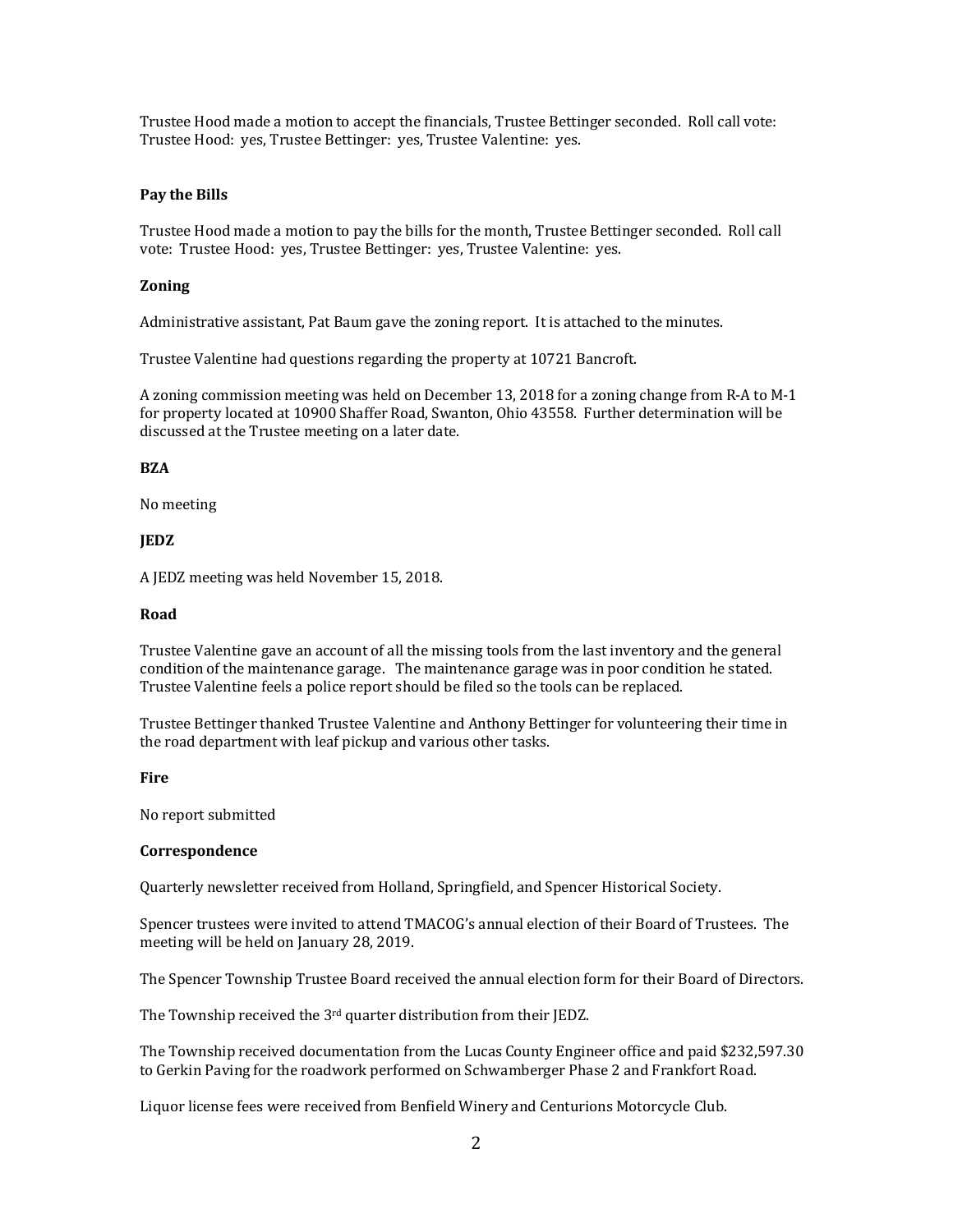The Lucas County Soil and Water conservation requested an additional \$750. The Board declined this additional donation.

#### **Old Business**

A letter of termination was sent to Dean Croskey due to his inavailability for on-call emergencies and therefore will not be able to perform essential duties of his job.

All resumes submitted for the Road maintenance job are being retained at the Township Hall.

#### **New Business**

Jack Gulvas requested a raise for the Zoning Board meetings. The Board decided on a raise from \$20/meeting to \$40/meeting. Trustee Bettinger made the motion, Trustee Hood seconded. Roll call vote: Trustee Hood: yes, Trustee Bettinger: yes, Trustee Valentine: yes. The increased compensation will be effective January 1, 2019.

IT Consultant, Jim Baum conducted research and the Township will save money by switching to Buckeye Broadband for telephone. Buckeye is currently the Internet service provider.

There are items that need decommissioned: salt spreader, the Ford F150, municipal plow, dove tail trailer and the rotary mower. Trustee Hood made the motion to decommission, Trustee Bettinger seconded. Roll call vote: Trustee Hood: yes, Trustee Bettinger: yes, Trustee Valentine: yes.

Trustee Valentine questioned whether site plans were received when the addition on the maintenance barn was built. The building is leaking. There were questions as to whether the builder could be held responsible. Pat Baum will reach out to legal counsel to see if we can hold the builder responsible.

Trustee Valentine requested permission to apply with the County to petition to put Wiregrass, Prairie and Drennen ditch on their ditch maintenance program.

#### **Open to the Public**

Jim Baum, resident, asked when the pavement would be completed on Raab Road. It will be completed next year in 2019.

Jacky Dale, resident, asked about a curb on Oak Terrace. Pat Baum will follow up with the County Engineers' Office.

Jack Gulvas, resident, asked if the township had any progress on a permanent Zoning Inspector.

Ray Pawlacyzk, resident, asked about the tax increase.

Trustee Valentine informed all the Metro park revoked permission to access their area of the ditch.

Trustee Bettinger made a motion to adjourn, Trustee Hood seconded. Roll call vote: Trustee Hood: yes, Trustee Bettinger: yes, Trustee Valentine: yes.